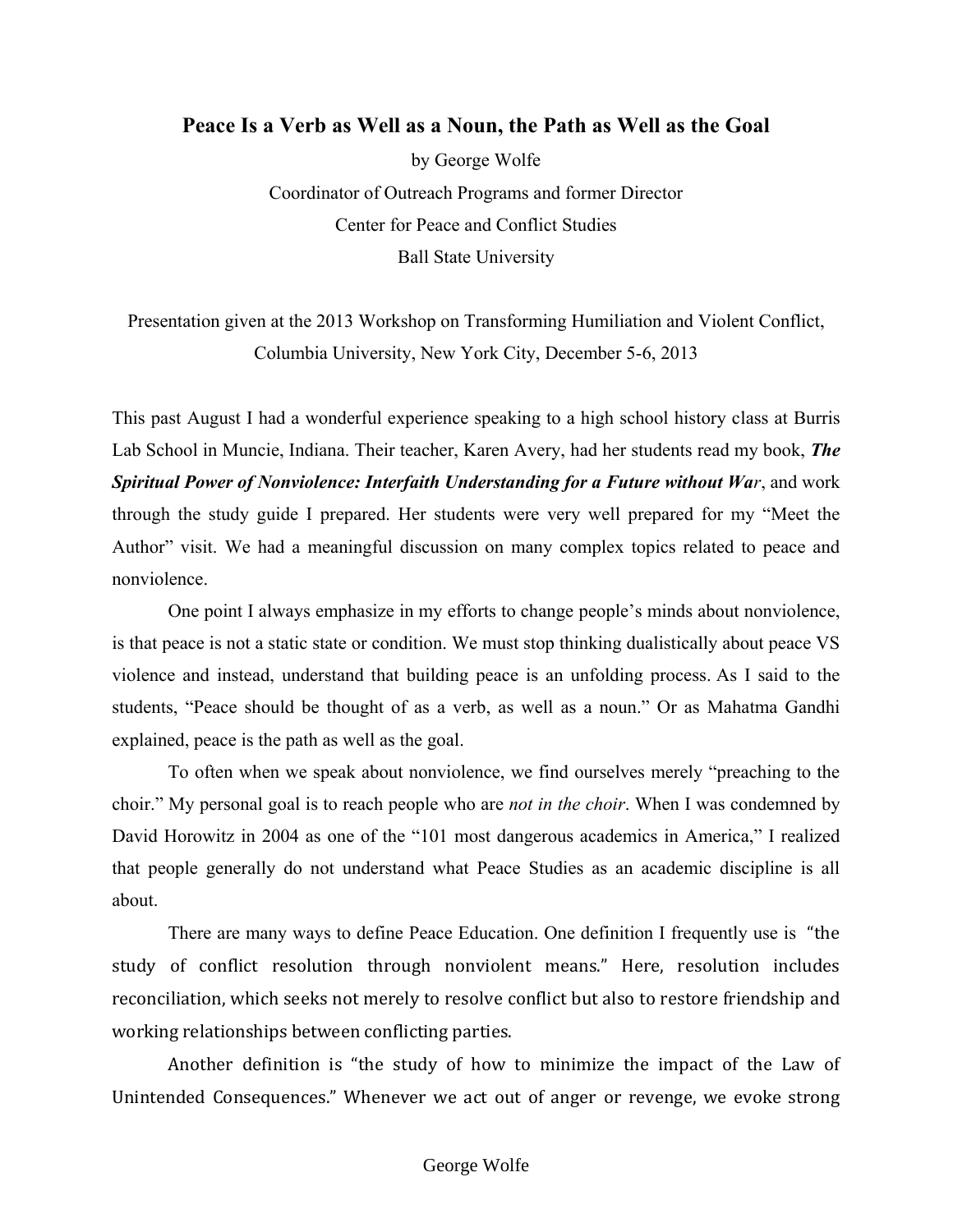emotions and hostilities that tend to result in consequences that merely inflame the conflict, making the situation worse.

The field of peace education requires that we broaden the way we look at violence. Initially, most people think of violence as action intended to cause physical harm. This definition of *physical violence* is certainly self-explanatory. Many times we forget, however, that violence can be solely of a psychological nature.

*Psychological violence* is present when a person is experiencing emotional hostility, threats, intimidation, name-calling, verbal abuse, or forms of passive aggression. This type of violence is the easiest to participate in and the most difficult to restrict because intimidation, name-calling and verbal abuse are usually protected as free speech. Bullying, which is a serious problem in schools, can take the form of psychological violence. In addition, domestic violence within a family may not always be physically abusive, yet it can be as traumatic and psychologically debilitating to its victims. Psychological violence can have a more lasting impact than physical violence. As it says in the Indian Epic, *The Mahabharata*, "The wounds inflicted by weapons may close with time; scalds may heal gradually; but wounds inflicted by words remain painful as long as one lives."

Another type of violence is known as *structural violence*. This occurs when a political, social, or economic structure disenfranchises a certain group of people by depriving them of their basic needs or denying them equal opportunity. A political system that does not have laws against child labor, for example, tolerates structural violence when businesses and corporations employ underage children. Child laborers suffer impaired physical, emotional, and social growth. Children caught in systems that use underage labor are often denied access to education and, subsequently, access to a better life in adulthood. Structural violence also occurs in societies and organizations that restrict the rights of women. Historically, this has been the case in countries and religious institutions where women cannot attain the same economic, educational, and leadership opportunities available to men.

Recently, we have seen incidences of structural violence in the attempt by the Texas legislature to redraw congregational districts to prevent Latino voters from holding a majority. In addition, many recipients of food stamps in the United States actually have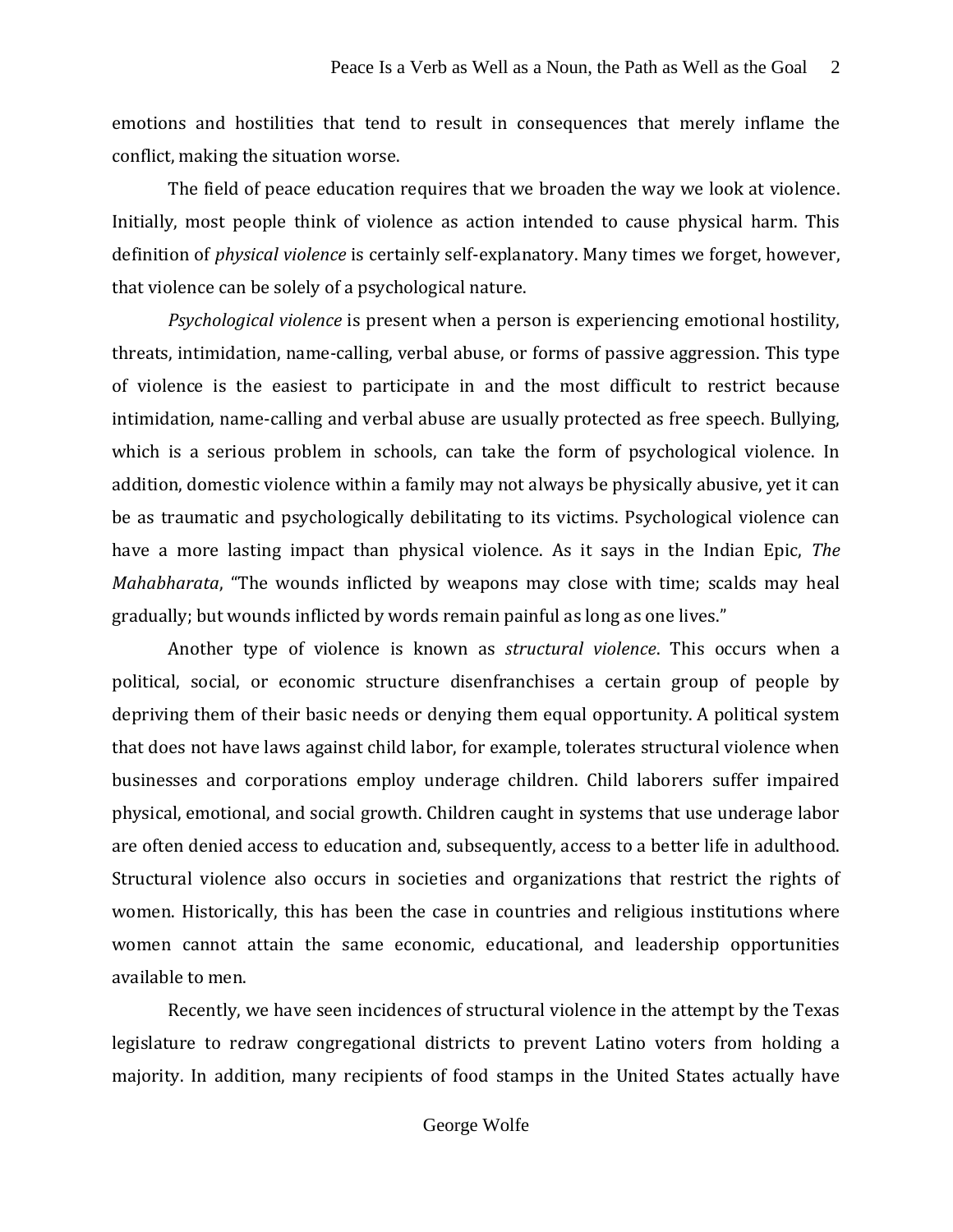low-paying jobs and are part of the working poor.

In the discipline of peace studies, we further broaden the definition of structural violence to include hunger, the lack of health care, inadequate housing and the denial of fundamental human rights.

Some theorists argue that psychological and structural violence are ultimately the root causes of all conflict. For this reason, many peace and justice organizations sponsor programs that fight poverty, hunger, hate speech, and various forms of human and environmental exploitation. Regardless of the country or the politico-economic system, and it is the obligation of us all to publicly expose violence in all its forms and with the goal of initiating reforms. To practice nonviolence, we must do so psychologically and structurally as well as physically.

An important concept in Gandhi's philosophy is *tapasya.* This term comes from the Sanskrit word *tapas*, meaning austerity. It is the discipline whereby one conserves or restrains anger. Often our initial autonomic response when thrown into a conflict is to become angry and feel threatened. This gives rise to what is called the "fight or flight response," which is an adaptive defense mechanism humans inherited over millions of years of biological evolution.

When we as modern humans allow the fight or flight response to take hold of our behavior, the conflict we are confronting is usually inflamed. Tapasya enables a person to subdue this autonomic defense mechanism so that reason prevails and one does not act irresponsibly out of anger or fear.

Unfortunately, tapasya is often misunderstood as being a condition of anger repression. On the contrary, the power of tapasya is actually *drawn* from a person's anger, which is then transformed into a positive force. This transformation of anger is what enables a person to experience the spiritual power of nonviolence. Theologian Walter Wink, in his book *The Powers That Be*, concisely explains the role anger should play: "[People] need to be energized by their anger. Then they can freely renounce violence for a nonviolent alternative that transforms the energy of their anger into a dynamic and resolute love."

It can be said that tapasya is a practice akin to meditation. When we truthfully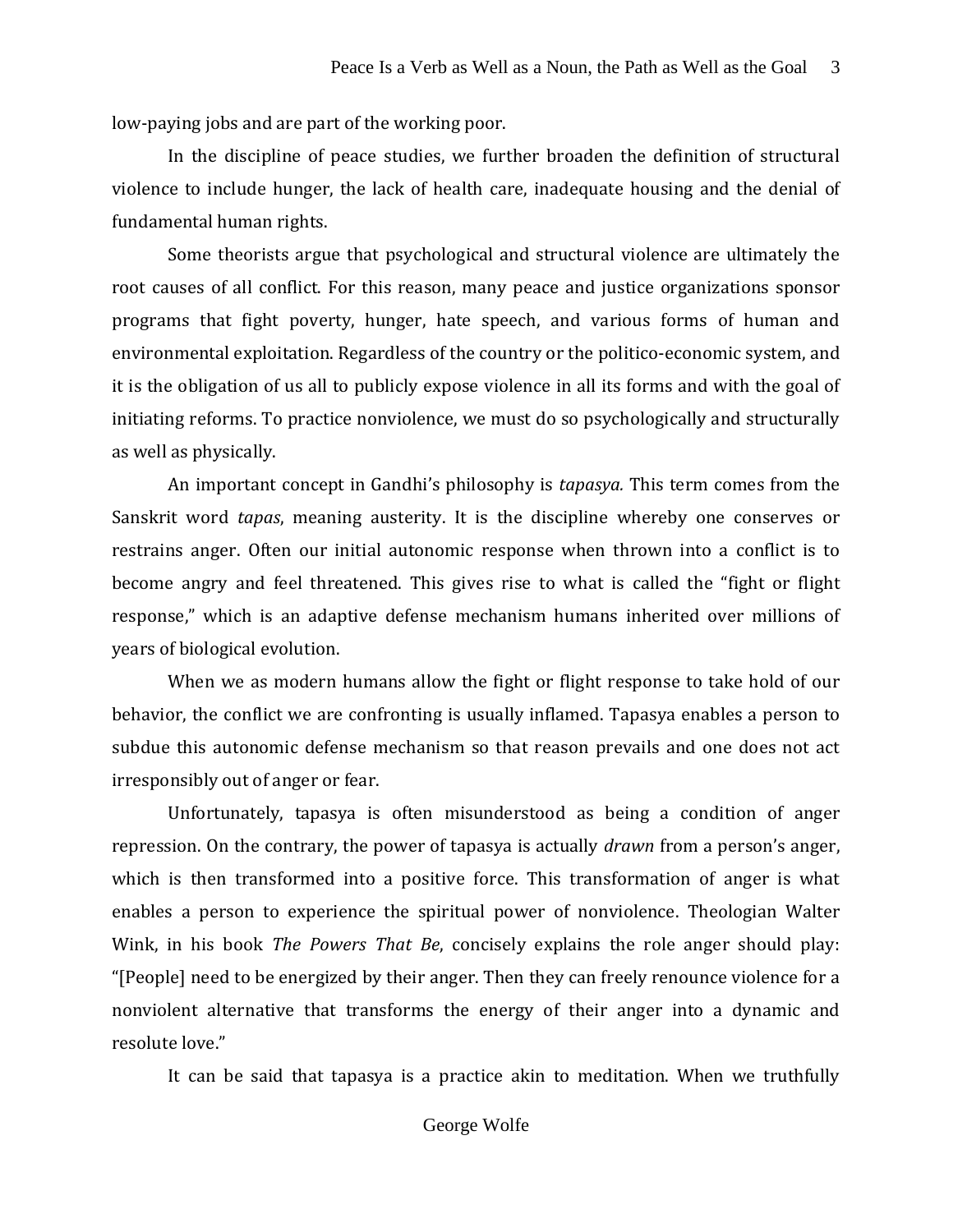acknowledge and prayerfully reflect on our anger, the negative energy generating the anger is soon transformed and rechanneled into positive action that is more likely to succeed. Our energy is then directed not with vengeance toward individuals, but constructively toward issues and unjust systems. During the practice of tapasya, we are temporarily nonresponsive until an epiphany occurs. This epiphany comes as an insight or realization that reveals to us an effective, positive, nonviolent response. In this context, nonviolent conflict resolution is not a zero-sum game where one side wins and the other side loses (i.e., + 1 + -1 = 0). Rather, a course is undertaken where both sides gain and reap the benefit of resolving the conflict.

The primary symbol of Taoism is known as the yin-yang. This symbol depicts complementary opposite values coexisting in a condition of mutual give-and-take.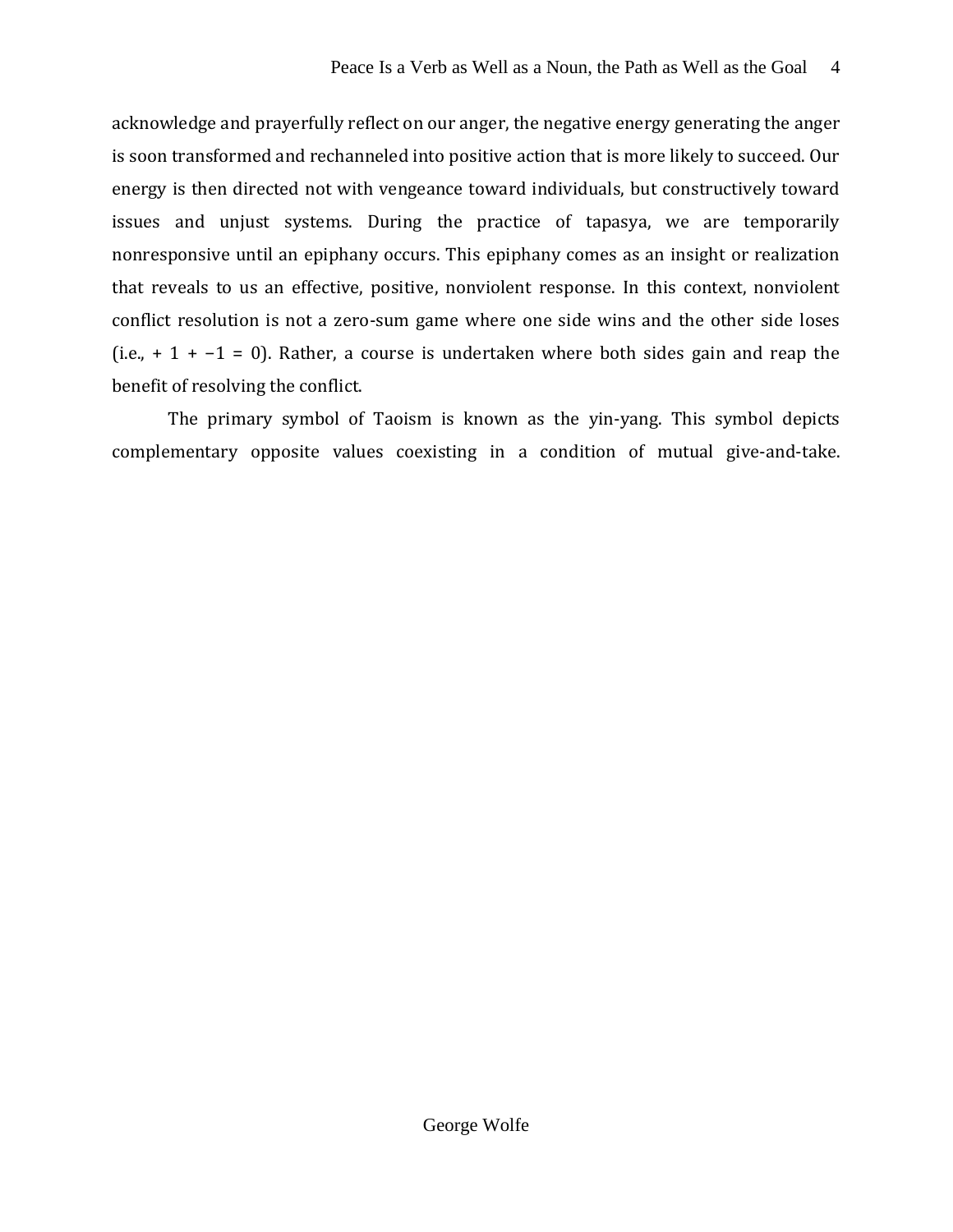

People in Western cultures frequently ascribe good and evil to the white and black sides of this image, but such values are not part of the Taoist interpretation. Rather, the yin or black side represents mystery, intuition, and the female principle while the yang or white portion symbolizes clarity, intellect, and the stereotypical masculine side of life. The large dots of opposing color in each side of the symbol reveal that the complementary opposites are inseparable and are forever interdependent. This prevents the Taoist duality from being interpreted and applied simplistically. According to the Tao Te Ching, one is to "keep the strength of a man, but keep a woman's care." One must therefore learn to balance the yin and the yang within oneself and facilitate their complimentary flow in creation.

If we think of peace as the absence of war or violence, we are defining peace in the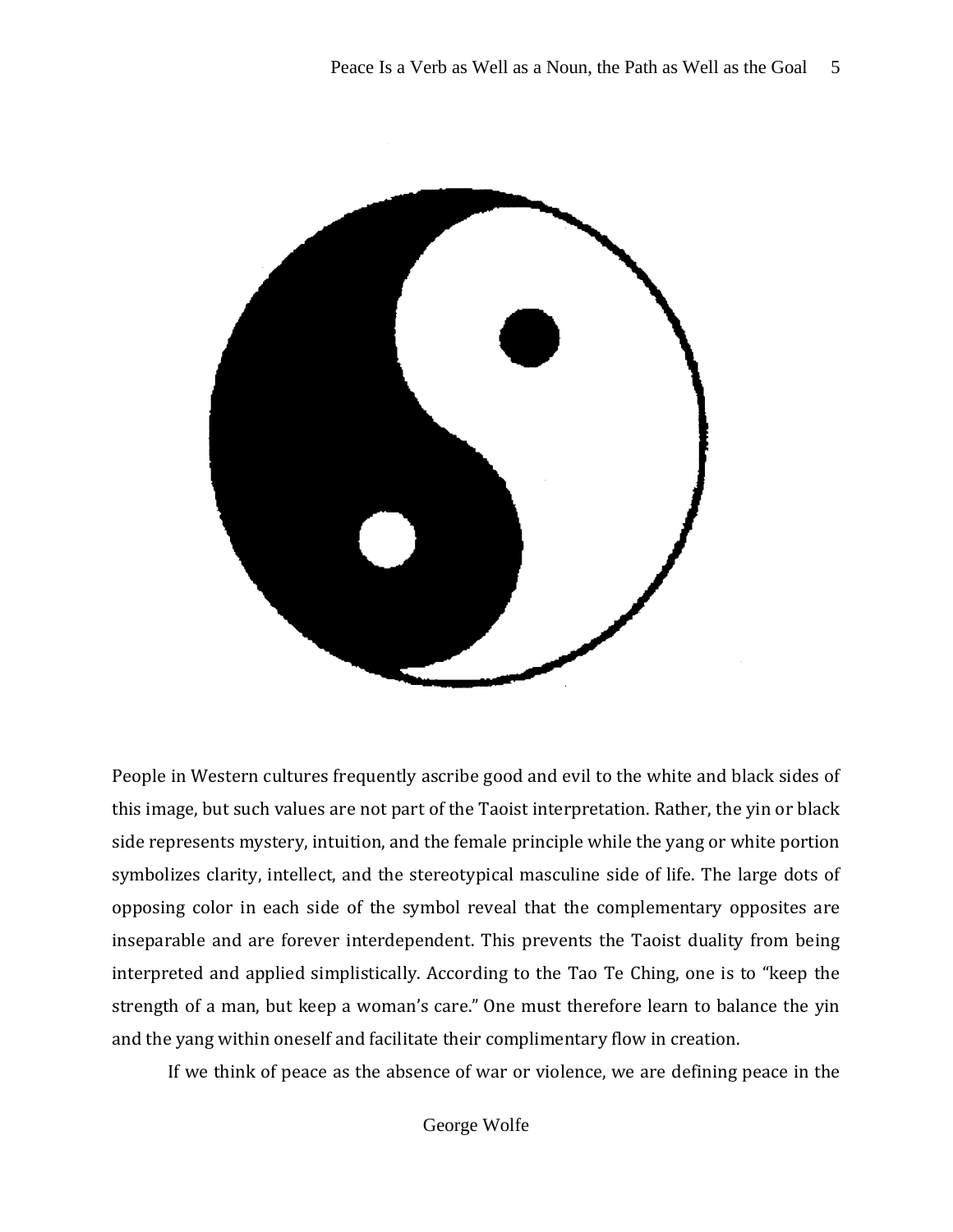negative. But there are also ways to define peace as a positive condition where there exists a sustained and developing collaborative relationship. Norwegian peace researcher, Johan Galtung, has referred to such a cooperative state as *positive peace*. Positive peace serves as a deterrent to hostile speech and action as the parties benefiting from the condition of positive peace do not want to jeopardize the benefits they are gaining from the relationship.

Two countries that establish a productive trade relationship or support student and faculty educational exchange programs, for example, are engaged in a form of positive peace-building. The United States, England, France, Belgium, Germany, Japan, South Korea, India, Australia, and Saudi Arabia are some examples of countries that have actively engaged in economic, educational, and cultural peace-building over the past sixty years. In addition, positive peace efforts are supported through the distribution of humanitarian aid such as occurred in response to the 2004 Asian tsunami and the devastating earthquakes that occurred in Haiti and Chile in 2010.

I like to close my presentations on peace education with the following quote from the Tao Te Ching, which poetically summaries the concept of positive peace.

## *There is a saying among soldiers:*

*I dare not make the first move but would rather play the guest; I dare not advance an inch but would rather withdraw a foot. This is called marching without appearing to move, Rolling up your sleeves without showing your arm, Capturing the enemy without attacking, Being armed without weapons.*

—Tao Te Ching (ch. 79)

George Wolfe George Wolfe is the Coordinator of Outreach Programs for the Ball State University Center for Peace and Conflict Studies. He is also a trained mediator, an ordained interfaith minister, and the